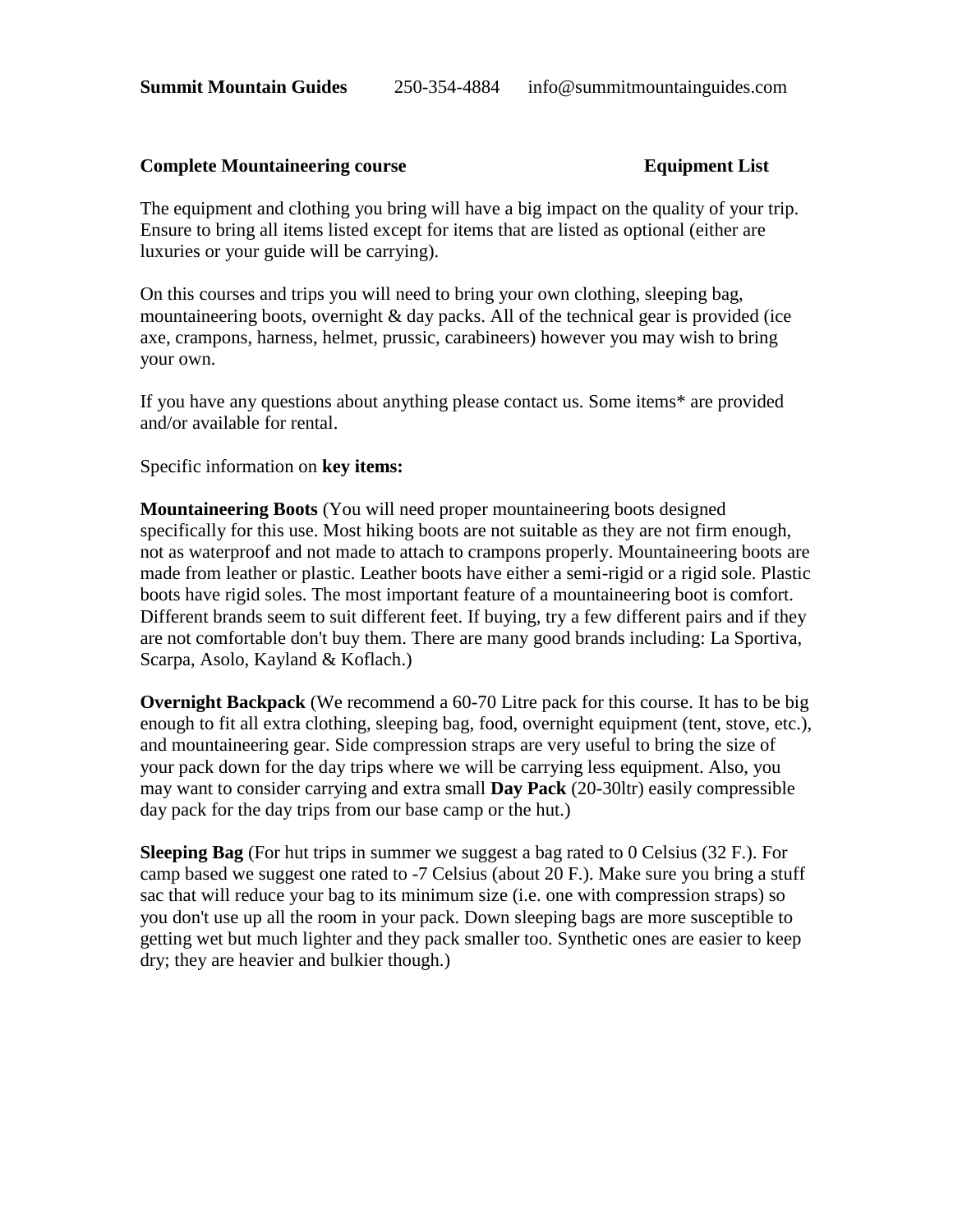## **General Equipment List**

- $\Box$  Insulating sleeping pad (1, light weight thermarest work best)
- $\Box$  Trekking Poles (1 to 2 collapsible poles)
- $\Box$  Headlamp (with fresh batteries and a set of extra ones)
- $\Box$  Water bottle (one, 1L minimum, hydration packs are ok but not as reliable)
- $\Box$  Pocket knife (one, can be the same one you use for eating, i.e. Swiss army knife)
- $\Box$  Plate & cup (there are many lightweight/compressible options)
- $\Box$  Spoon (aluminum or plastic, the "spork" works well)
- $\Box$  Camp slippers (1 lightweight pair, optional for around camp)
- $\Box$  Blister kit (a small amount of moleskin, second skin and/or duct tape)
- First Aid kit (band-aids, ibuprofen & Aspirin/Tylenol is enough, the guides will have a complete kit)
- $\Box$  Sunglasses (with good UV protection with side & nose shields)
- $\Box$  Sun & lip screen (UVA/UVB protection with minimum SPF 30)
- $\Box$  Writing & reading material
- $\Box$  Toilet paper (a small amount)
- $\Box$  Lighter
- $\Box$  Toiletry (Small toothbrush, small amount of tooth paste, contacts or prescription lenses,
- $\Box$  Prescription drugs, pads, a small cloth to wash, etc.
- $\Box$  Lunches & snacks
- $\Box$  Camera (optional)
- $\Box$  Map and compass (optional)

\*Tent programs may require additional personal camp gear (shared tent), cooking items (stove, pots, fuel) and meals please contact us to discuss.

# **Technical Equipment**

- $\Box$  Ice axe\* (we suggest a general mountaineering ice axe 60cm length)
- $\Box$  Technical ice tools\*
- $\Box$  Crampons<sup>\*</sup> (12 points preferred, must fit your boots)
- $\Box$  Helmet\*, harness\*,
- $\Box$  Belay device\*, 4 locking Carabinners\*, 4 non-locking Carabinners\*
- $\Box$  2 X 5m sections of 7mm cord\*
- $\Box$  1 X 1.5m section of 6mm cord\*
- $\Box$  1 X 120cm section of 10mm sewn spectra sling\*
- $\Box$  1 Ropeman, Kong Duck or Micro traction device\*
- $\Box$  1 lightweight pulley